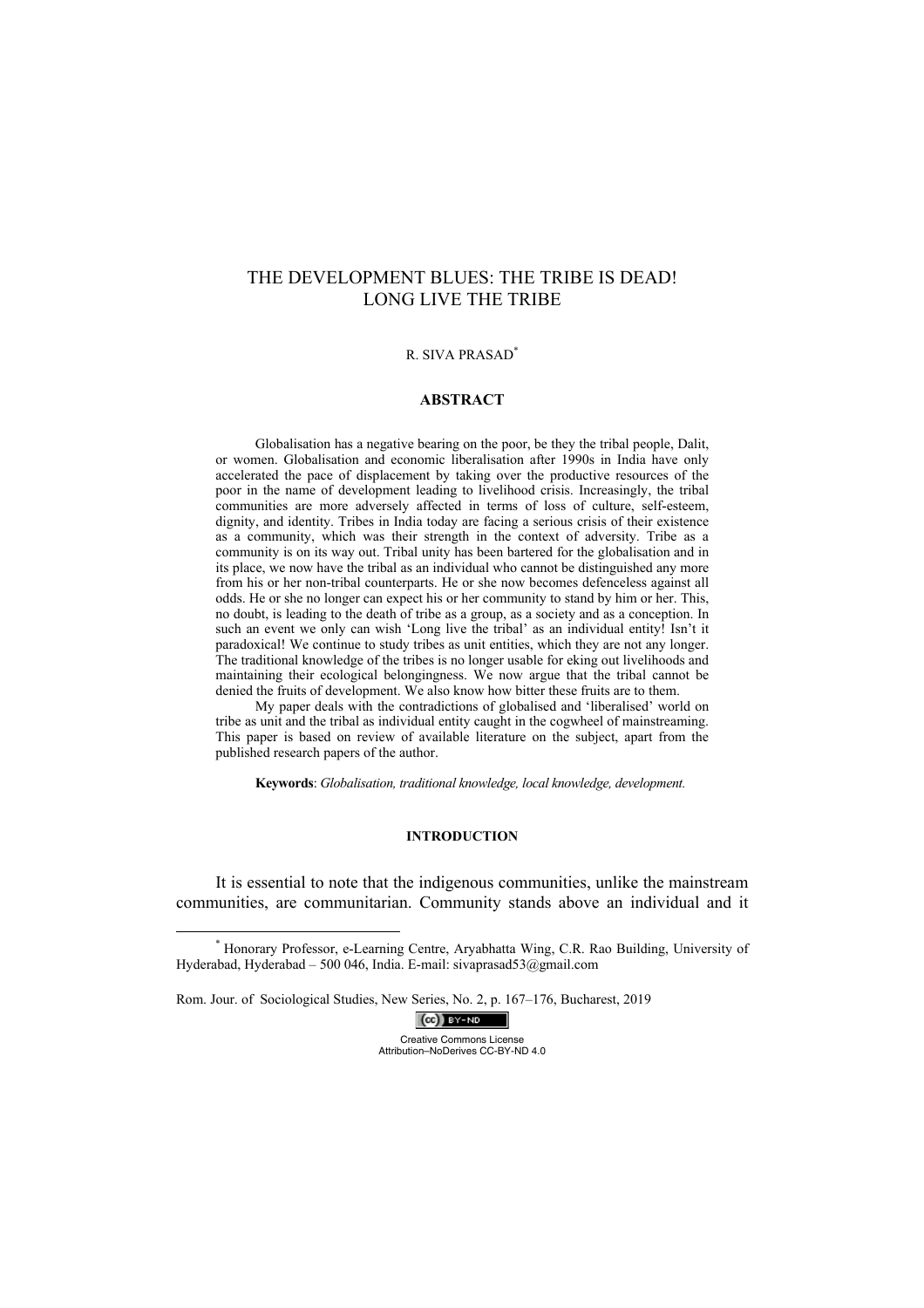takes care of the needs of the households or individuals of the community. In a sense, individual is subordinate to the community's interests and individual has to abide by the dictates of the community elders, a collective leadership. In these societies traditionally land was communally owned and all the activities were undertaken collectively. In fact, the indigenous communities are in an ideological contrast to our 'civilized' societies. Right from the British, efforts are on to dismantle their communitarian approach and living to one of individualism. In spite of this, they still are largely communitarian. The processes of development and governance, including globalisation, have largely impacted the tribal communitarian life (Siva Prasad 2018a, 2018b, 2014).

Globalisation is hailed as a process that has made the world into a global village where boundaries become blurred or meaningless. It is understood as a tool to explain current social and economic issues. It includes several concepts like homogenisation, differentiation, hybridisation, plurality, localism and relativism. In its actual import the word globalisation implies integration of the world but what it really means is to help the international capital and market to control and dominate the local (Sengupta 2001). The 'free' globalised market has engulfed all the resource rich areas. Besides, it controls and dictates local markets even. This has a negative bearing on the poor, be they the tribal, Dalit, women, the marginalised, and what have you. In fact, globalisation leads to homogenisation and it acts against multi-culturalism and multilingualism. Process of globalisation acts in favour of dominant cultures and dominant languages and undermines the values of the poor and the underprivileged. The movement from cultural pluralism to monoculturalism is the result of globalisation. This trend is observable in all aspects, including in the area of agriculture, production and commerce, urban structures, development programmes, welfare programmes, etc. We do not notice any variation with regard to a mountainous or hilly region to plains area to coastal terrains. None of the programmes are designed keeping in mind the regional or local specificities. Given this, what happens to the tribals and their existence as communities in India? How can we look at their local knowledge, livelihoods and changing control and access to resources? What are their implications to the tribals at large?

There are researchers (Chomsky, 2017) who argue that globalisation is not a new phenomenon in India and it coincides with the establishment of British rule in India. Acceleration of globalisation and trade liberalisation coincided with the fall of Soviet Union and end of cold war. In fact, economic liberalisation after 1990s has opened the flood gates to foreign capital and investment. This led to changes in policy that have a bearing on the exploitation of natural resources. In the past, building of dams, hydro-electric projects, railway lines, establishing industries, National Wildlife Parks/Sanctuaries, etc., in tribal and rural areas have severely affected the communities living in these areas by way of displacement and loss of livelihoods of the people. The rates of displacement since independence due to development projects is quite disturbing.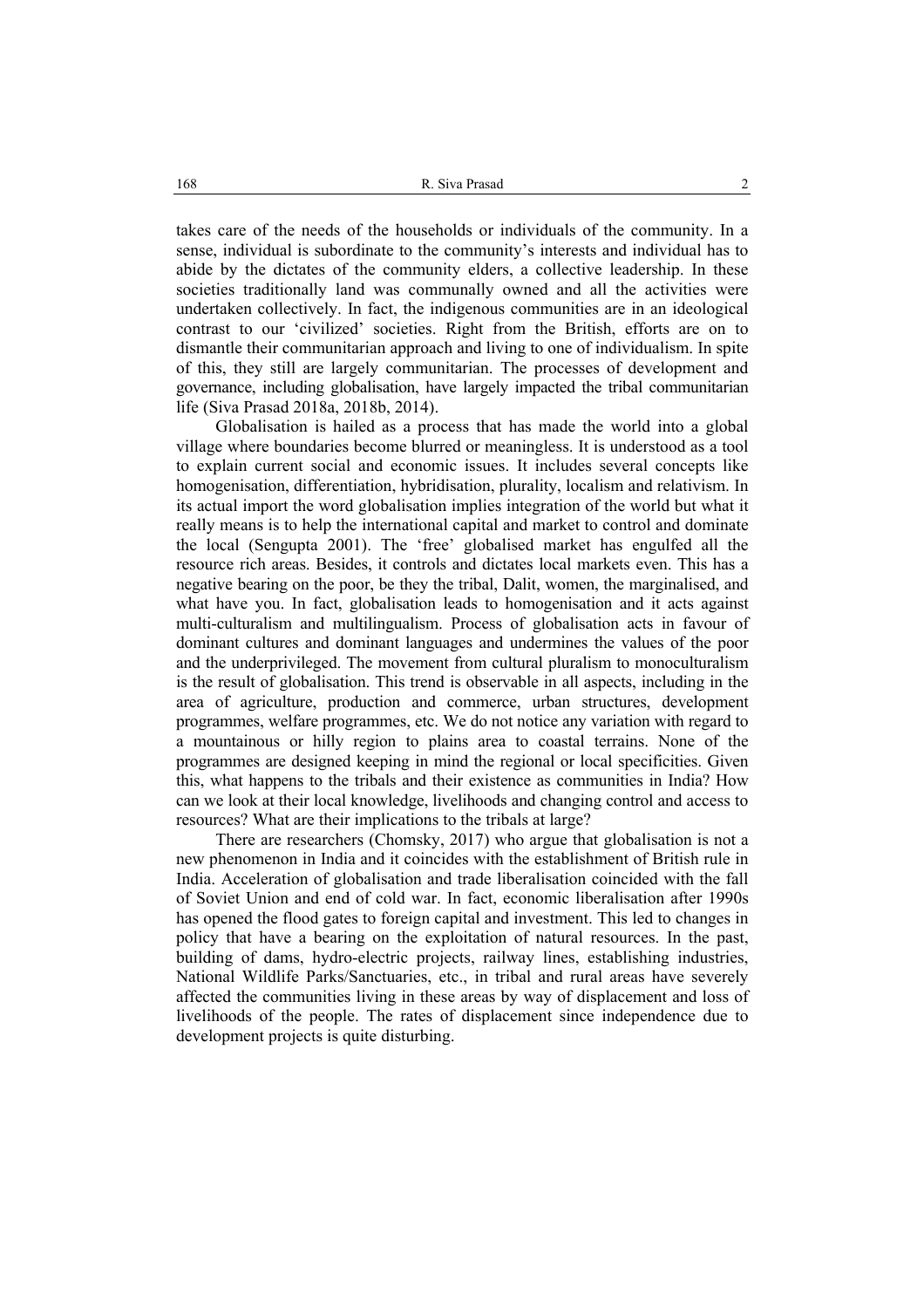It is quite aptly observed by Kothari that, "Since independence, development projects of the Five-Year Plans have displaced about five lakh persons each year primarily as a direct consequence of administrative land acquisition. This figure does not include displacement by non-Plan projects, changes in land-use, acquisition for urban growth, and loss of livelihood caused by environmental degradation and pollution. Also not included are the substantial displacements that are resulting as a consequence of the "systems of monoculture" that are replacing the ecological diversity along the coasts, on the lands and in the forests… Hydroelectric and irrigation projects are the largest source of displacement and destruction of habitat. Other major sources are mines (partially open-cast mines), super thermal and nuclear power plants, industrial complexes as well as military installations, weapons testing grounds, railways and roads, the notification and expansion of reserved forest areas, sanctuaries and parks and the use of profitimproving technologies (causing large-scale displacement of traditional fisher folk and handloom weavers). Most of these interventions also adversely affect artisanal communities and other self-employed people. For instance, since independence, over 1,600 major dams and tens of thousands of medium and smaller irrigation projects have been built with the attendant canal system and invariable consequences of waterlogging and soil salinisation. As a result, between 100-120 lakh people have been forcibly displaced. Another estimate places the number closer to 210 lakhs by these dams from 1951 till 1985… In the absence of firm project wise data, the estimates of the total numbers displaced by planned development interventions from 1951–1990 range from a conservative 110 lakhs to an overall figure of 185 lakhs. These figures do not include the sizeable number of people who are not acknowledged as being 'project affected' (i.e. by loss of livelihood caused by natural resource extraction or degradation), those displaced in urban areas and the victimised by the process of secondary displacement. If these are tallied, the number of those displaced since independence would be as high as four crores. … A significant number of those displaced are tribals and other economically marginal rural populations who have historically depended on the natural resource base" (1996: 1476–1477). It is essential to note that the displacement due to development and infrastructure projects displaced 40 to 50 per cent of the tribal population (Fernandes 2000; Ray 2000; Kumar 2005; Housing and Land Rights Network – South Asia Regional Programme Habitat International Coalition 2009; and Negi and Ganguly 2011).

Today, we have multi-national or trans-national companies being invited under foreign direct investment (FDI) to start industries, extract mineral resources, etc. Special economic zones (SEZs) are created in several parts of the country to encourage the major players to start their ventures. These investors are given special concessions. The states have been competing among themselves to attract the capital to invest into their states. Some of them have acquired land and other resources and earmarked them for this purpose at the cost of the poor tribal and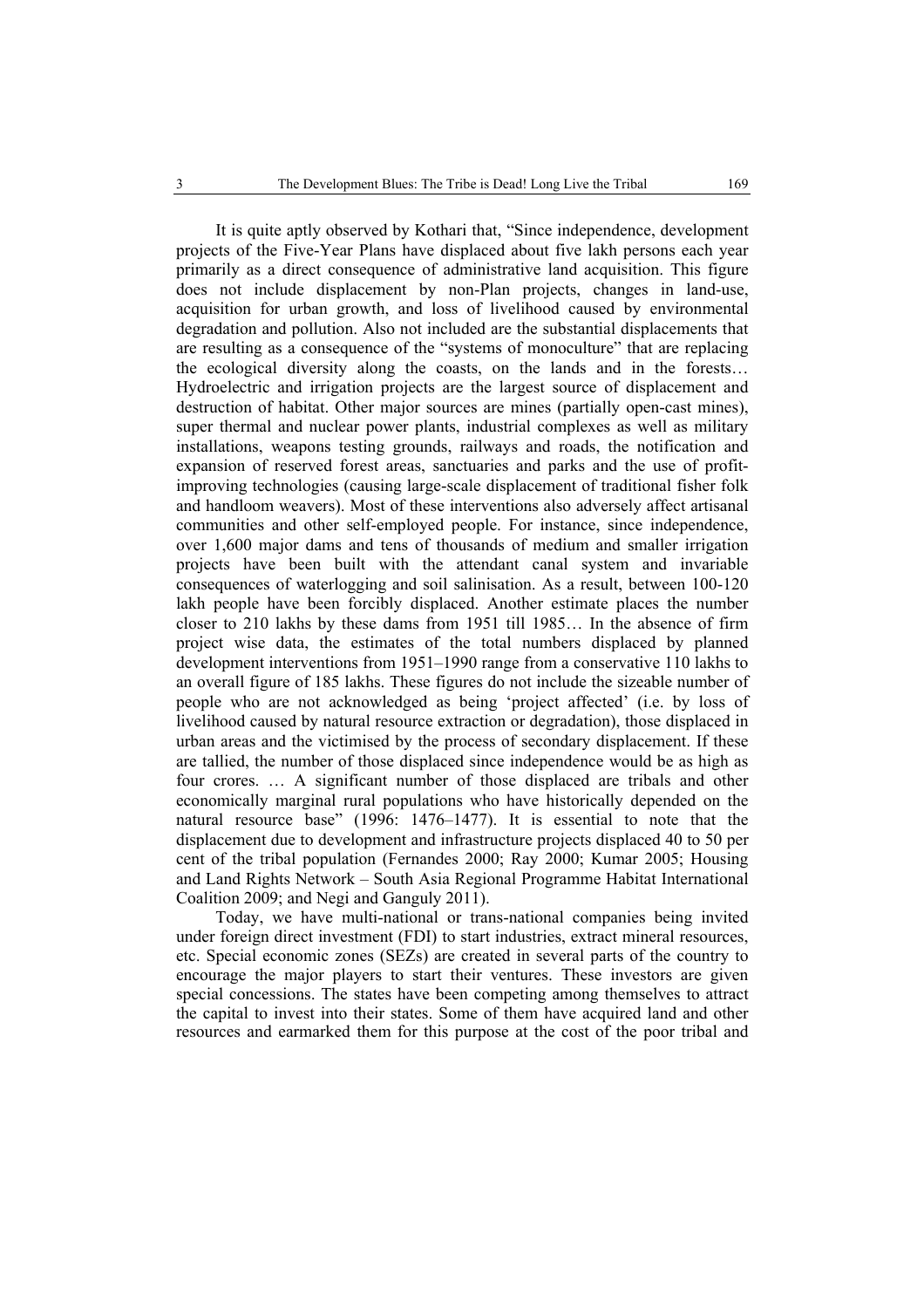marginalised communities. It is quite significant to note that the economic / trade liberalisation has led to large scale displacement, deprivation, and brought misery to the poor, more so for the tribals. What is quite disheartening is the rehabilitation and resettlement of the displaced tribals has been the saddest story of the humanity. None of the rehabilitation and resettlement programmes have led to improvement of the lives of the oustees (Thakur 2014: 125; Kothari 1996: 1477; Cernea 1996; World Bank 1994 cited in Dwivedi 1999: 43). This, besides the other factors, led to a shift from subsistence to market-oriented production. In a way, this has largely altered the indigenous communities' pattern of life and even outlook, to a certain extent. Thus, development also leads to conflict between the tribals and the State and the non-tribal outsiders (Siva Prasad 2018a & 2018b).

The tribal had to resort to livelihood diversification as a coping mechanism for survival. Their traditional knowledge have no meaning in the new habitats and, therefore, it results in loss of livelihoods. Many of them resort to distress migration to urban areas as construction workers ending up in slums. Now they are also wage labourers, thanks to Mahatma Gandhi National Rural Employment Guarantee Act (MGNREGA) that has converted the independent tribals into wage workers (See table at the end). Most of the governmental programmes and policies have not benefitted the indigenous communities much. The forest policy and Acts have denied the tribals their customary rights and access to the forest resources. One has to recognise the fact that the forest resources were very well looked after for centuries by the indigenous communities, who have protected them and never abused them. The economic reforms have pushed them further down and turned them into alms seekers from being independent and never dependent on the others, except on the nature that gave them the bounty. As a result, the indigenous communities (read tribal) are increasingly more adversely affected in terms of loss of culture, self-esteem, dignity and identity. These communities are facing serious crisis of their existence as a community. Community living was their strength and, as was well known, the resources were owned communally. What we observe today is that the tribe as a community is on its way out and the tribal unity has been bartered in the name of development and globalisation. We now have the tribal as an individual who cannot be distinguished from the other non-tribal counterparts, thanks to the so-called 'mainstreaming'. The tribal now has become defenceless and can no longer expect his/her community to come to their rescue or stand by them. This process is leading to the death of tribe as a group, as a society, and as a conception. No wonder they are rightly showcased in the Museums (for instance, the Museum of Man in Bhopal that show cases their habitats and cultures that are getting disappeared) for the posterity to imagine the tribal life.

**\* \* \*** 

Tribal communities have their customary institutions, including dispute resolution mechanisms, that regulate their way of life and exercise control over the deviants. Functioning of these institutions ensures harmony between the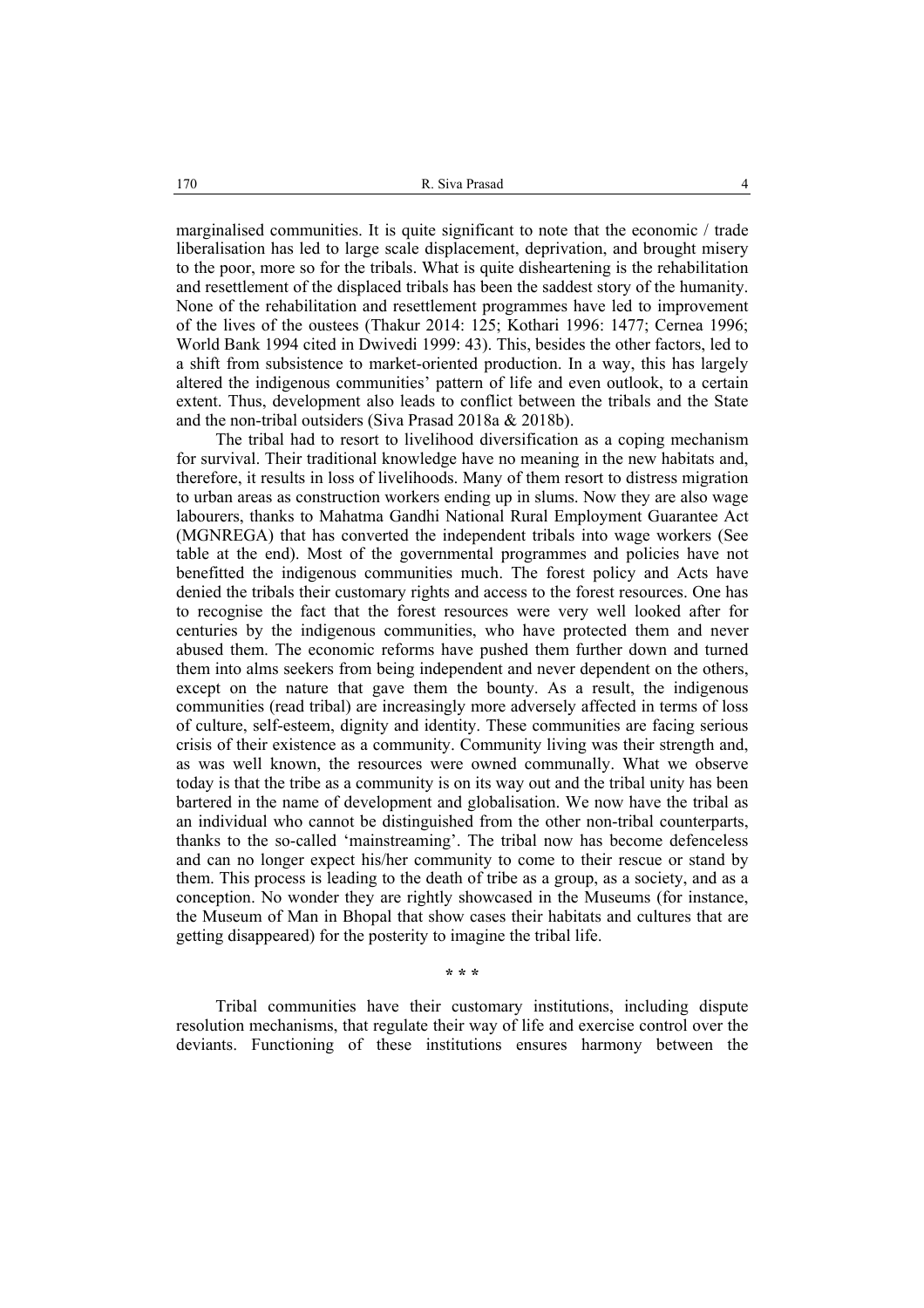individuals and community, between the community and the others, and between the community and the natural endowments (Siva Prasad 2005). The indigenous communities always look towards nature as a giver of bounties and, therefore, need to be revered. Any calamity is looked upon as the anger of nature for the possible mistakes committed by them. Hence, they try to maintain harmony with nature and its other creations that have equal right over the nature and its resources. The indigenes always believe that they are only a part of the nature and nature is their benefactor.

The bounties of nature were always appreciated and the tribals have managed the periods of food shortage in the annual cycles but no starvation deaths were ever reported. They have knowledge about their resources and their traditional wisdom was quite handy in overcoming the crises of nature and in coping with the situations. The livelihoods were well supported by the traditional knowledge that is very much linked to the existing natural resources. Today their traditional wisdom has become irrelevant and unusable due to the shift in the ownership of resources from the tribals to the market players. Tribals today face livelihood crisis and have become dependent on the government and others for pursuing their living. In a way, they are turned into beggars in their homeland. This course was hastened by the process of globalisation and economic liberalisation that led to large scale displacement of the tribals as their productive resources were taken over in the name of development that deepened their livelihood crisis (Siva Prasad 2015; Siva Prasad 2014; Siva Prasad and Alok Pandey 2008; Siva Prasad and Eswarappa 2006).

Development is considered as a panacea to the removal of inequalities and poverty among many of the deprived groups or households, including the indigenous communities. Development is also regarded as important for the economic growth of a nation or a region. Development implies using of natural resources, be it for mining, logging, industrialisation, construction of dams, for infrastructure development, and what have we. It also implies displacing the indigenes from their locales as it is imperative for the state to take over their resources for 'development'. The policies of the governments are guided by this very notion of development and laws are enacted to enforce such evictions. The recent Land Acquisition and Rehabilitation Act (2013) is warranted to speed up this process. It is relevant to note here that all these policies and Acts are in favour of the State and are only one-sided. They are largely weighed against the poor and more in favour of the rich and the dominant classes. It is in this context one need to analyse the problems that the tribal communities have been facing since the British and post-British rule (Siva Prasad 2018a). Also, one need to look into the Acts and policies, including the rulings of the judiciary, relating to the tribal communities as well as its territories, especially in the Schedule V Areas.

Globalisation and economic liberalisation after 1990s in India have dismantled the relations of the indigenous communities with the natural resource endowment (they use their accumulated cultural knowledge to eke out a living from the natural resources in a sustainable manner), and accelerated the pace of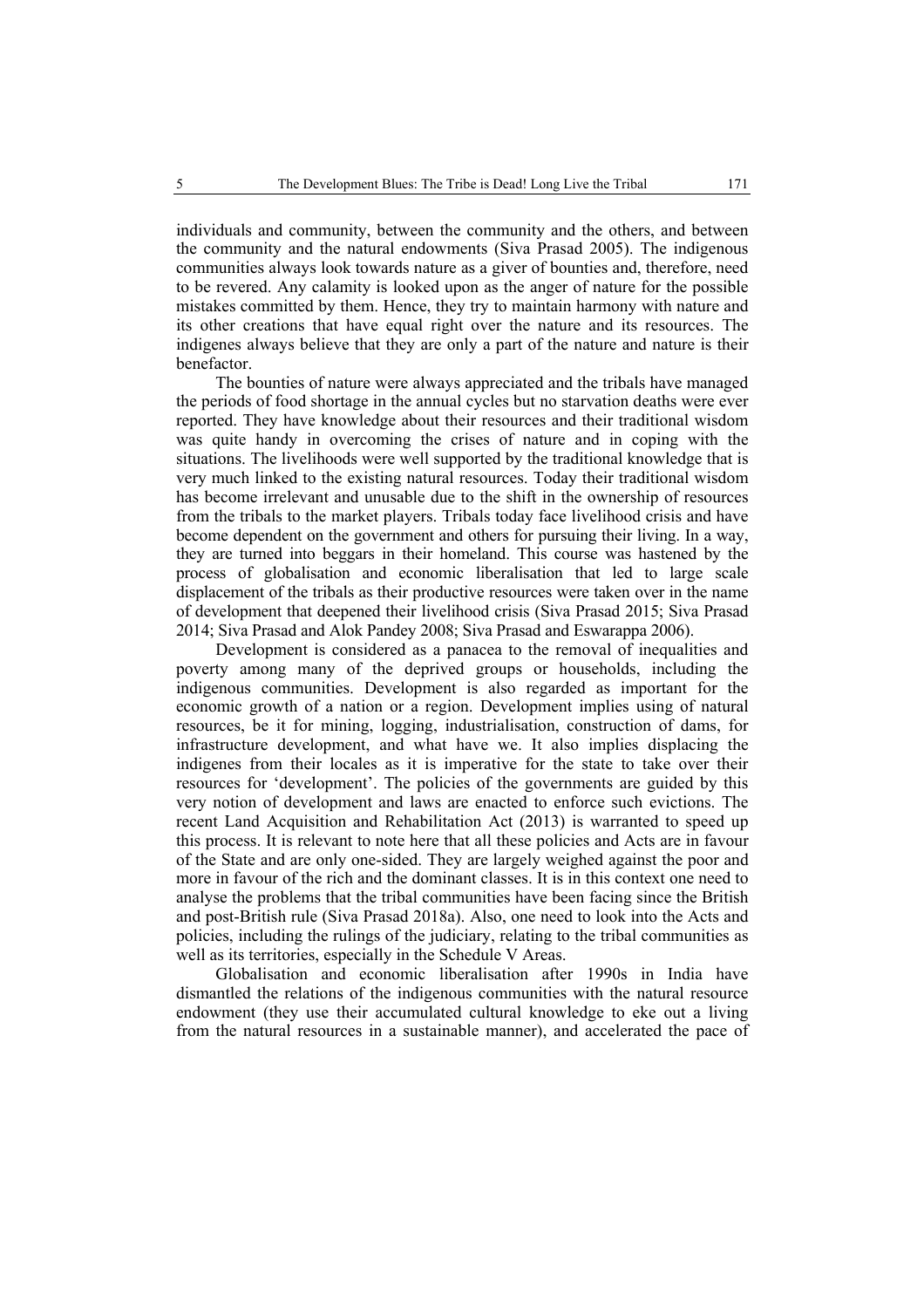displacement by taking over the productive resources of the poor in the name of development. Displacement has led to livelihood crisis among the indigenes. Increasingly, the tribal communities are more adversely affected in terms of loss of culture, self-esteem, dignity, and identity. Tribes in India today are facing a serious crisis of their existence as a community, which was their strength in the context of adversity. Tribe as a community is on its way out. Tribal unity has been bartered for the globalisation and in its place, we now have the tribal as an individual who cannot be distinguished any more from his or her non-tribal counterparts. He or she now becomes defenceless against all odds. He or she no longer can expect his or her community to stand by him or her. This, no doubt, is leading to the death of tribe as a group, as a society and as a conception. In such an event we only can wish 'Long live the tribal' as an individual!

Development has really become the bane of the tribal and rural poor (Siva Prasad 2018b). Their resources no longer belong to them. Science, sometimes, inadvertently helps the better off to the detriment of the poor. For instance, the industrial use of forest and crop wastes have deprived the access to these resources for the poor affecting their livelihoods adversely. For example, bamboo that was once regarded as a weed became industrially very important for the pulp industry. This has deprived the tribals and artisans of their access to this resource and this costed them their livelihoods (See Agarwal and Narain 1985; Siva Prasad and Alok Pandey 200). Similarly, crop wastes like the stalk of pulses and oilseeds were once available free for the poor after the harvest of the crop as fuel. Once these crop residues were found to be industrially useful, their collection became out of bounds for the poor. Increasing exploitation of natural resources by the government and private players turned the traditional resource rich (tribals and the rural poor) into resource poor.

Today we talk of sustainable development (SD) and the UN has set the sustainable development goals (SDGs) in the place of Millennium Development Goals (MDGs) and it is expected that the world nations match their laws, policies and socio-economic activities in line these SDGs targeted till 2030. Tribal cultures, economies, and management of their resources are highly sustainable and we need to learn a lot from them in this regard. In fact, the process of globalisation and unsustainable development does not allow the sustainable development to be sustainable. The moot question is, can we delink sustainable development from natural resources, the people and their livelihoods? Is sustainable development possible without people-nature harmony or without the participation of the people (Siva Prasad 2006a)? Can there be a balance and dialogue between sustainable development and globalisation and economic liberalisation? In other words, can globalisation and economic liberalisation co-exist with sustainable development? Answers to these questions are important for the future of environment and the poor.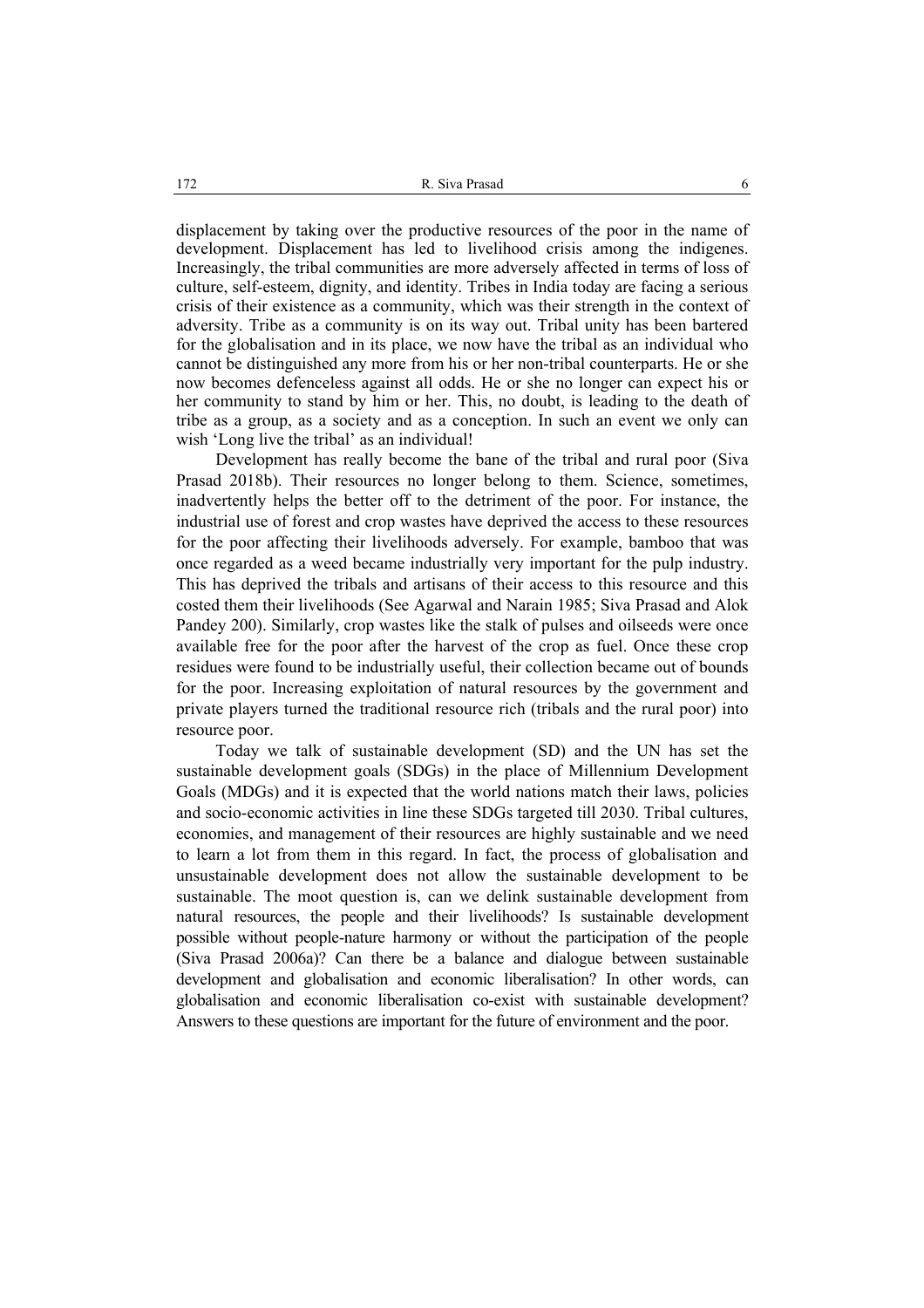**\* \* \*** 

It is also essential to look at the way the Constitutional guarantees are enforced to protect the tribal interests. This really matters very much for the tribals and the marginalised. Even when their resources are grabbed, at least if the Constitutional guarantees are protected, there will be some sense of relief at least. This is also very much denied to the tribals by the State that is expected to protect them. Thus, besides the negative bearing of development on the tribals, the inclusion of non-tribal groups into the ST category has negatively impacted these indigenous communities. This is actually a matter of denial of their rights to the resources, livelihoods, benefits that are guaranteed in the Constitution, and representation in decision making and participation in the entire process of development (Siva Prasad 2011 and 2006a).

It is pertinent to note here that due to the definitional problems, many communities that are not tribal are included into the Scheduled Tribes list subsequently. This has done more harm to the real indigenous communities, as the communities that were included belong to numerically larger groups forming into vote banks. In 1950, the Constitutional Order declared 212 tribes in 14 States as Scheduled tribes. This grew into 635 in 1991and it is estimated in 2006 the number of STs is more than 700 (The Draft National Tribal Policy 2006; Siva Prasad 2009). This increase in number of tribal groups is perplexing. Increasing demand for including many communities into ST category, and the promises of further inclusions by the political leaders, is an important aspect to be kept in mind. This is not specific to only STs and the same can be noticed in the case of SC and OBC categories too. Numerically and politically dominant communities get themselves included into the lists to the peril of the really deserving communities. There are plenty of examples available. For example, the inclusion of Banjara/Lambada in case of erstwhile Andhra Pradesh and Karnataka into ST and SC, respectively; Meena of Rajasthan into ST category. There are now agitations for the inclusion of dominant communities like Patidars of Gujarat, Jats of Haryana and Panjab, Marathas in Maharashtra, Kapus of Andhra Pradesh, to name a few. Backwardness is a resource for the forwards. Isn't it a paradox! In this game of inclusion, the real losers are the communities that are really the needy and no one cares for them because their votes do not matter at all.

Isn't it paradoxical! We continue to study tribes as unit entities, which they are not any longer. The traditional knowledge of the tribes is no longer usable for eking out livelihoods and maintaining their ecological belongingness and balance. We now argue that the tribal cannot be denied the fruits of development and we know how bitter these fruits are to them. The tribals are caught in between the contradictions of globalised and 'liberalised' world and this has been threatening the tribes as social and cultural units and due to this the tribal as individual entity is caught in the cogwheel of mainstreaming.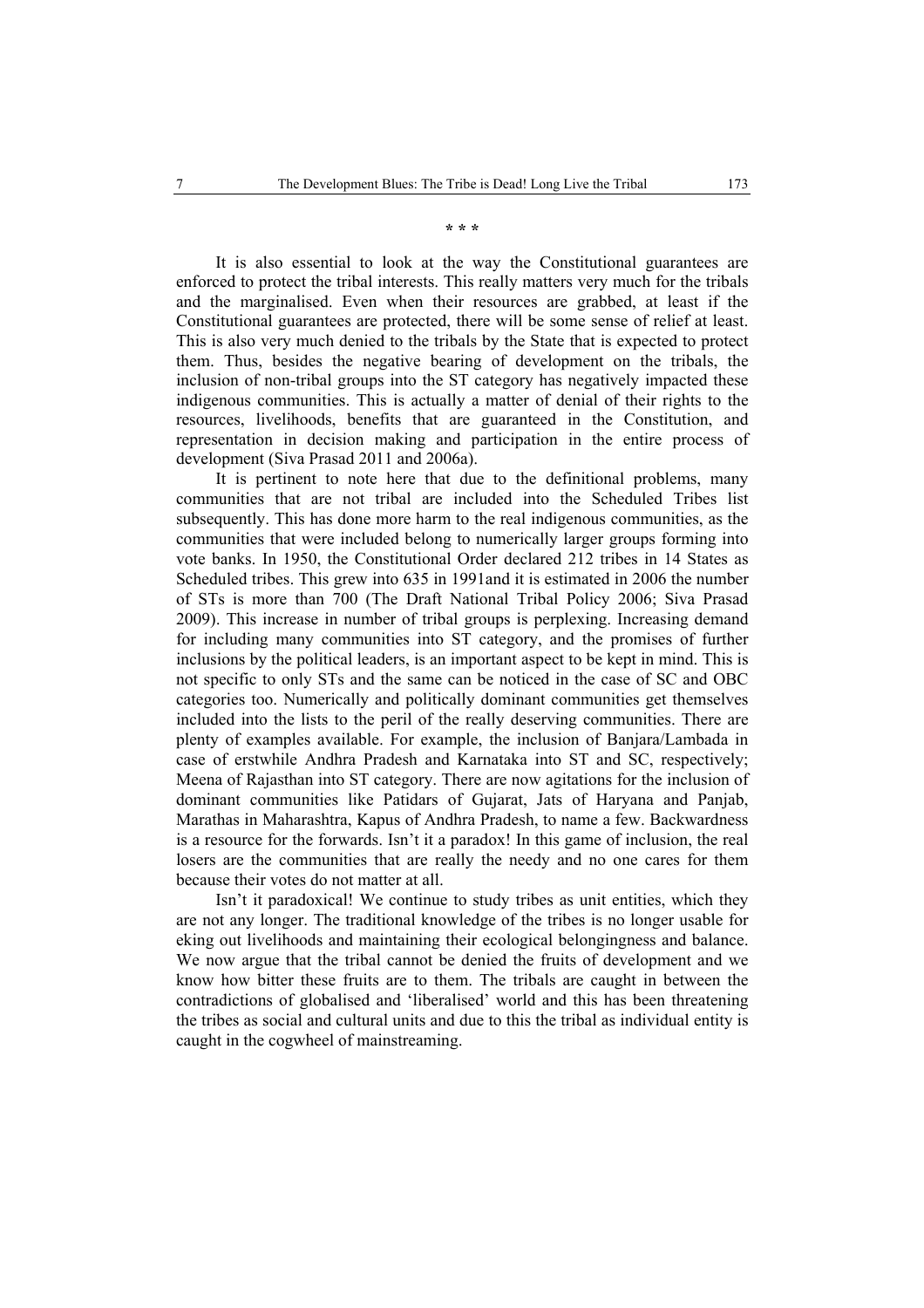- AGARWAL and SUNITA Narain. (1985). *The State of India's Environment 1984–85: A Second Citizens' Report*. Centre for Science and Environment, New Delhi, 1985.
- CERNEA, Michael M. (1996). *The Risks and Reconstruction Model for Resettling Displaced Populations*. Oxford: University of Oxford Refugee Studies Programme.
- CHOMSKY, Noam. (2017). *Myths of Globalization: Noam Chomsky and Ha-Joon Chang in Conversation.* https://truthout.org/articles/myths-of-globalization-noam-chomsky-and-ha-joonchang-in-conversation/. Accessed on May 15, 2019.
- DWIVEDI, Ranjit. (1999). Displacement, Risks and Resistance: Local Perceptions and Actions in the Sardar Sarovar. *Development and Change*, 30 (1), pp. 43–78.
- FERNANDES, Walter. (2000). Pawns in the Development. *In* S. Parasuraman and P.V. Unnikrishnan (Eds.), *India Disaster Report:Towards A Policy Initiative*. Delhi: Oxford.
- Housing and Land Rights Network South Asia Regional Programme Habitat International Coalition. (2009). *Acts of Commission Acts of Omission. Housing and Land Rights and the Indian State*. A Report to the United Nations Committee on Economic, Social and Cultural Rights. New Delhi.
- KUMAR, Madhuresh. (2005). Incorporating Gender Issues in National Responses. Compiled for presentation at the *Regional Workshop on NHRIs and IDPs*, organized by APF, Colombo, October 26–28, 2005.
- KOTHARI, Smitu. (1996). Whose Nation? The Displaced as Victims of Development. *Economic and Political Weekly*, 31 (24), pp. 1476–1485.
- Ministry of Tribal Affairs, Government of India. 2006. The National Tribal Policy (A Policy for the Scheduled Tribes of India) 2006. http://tribal.nic.in/index1.html.
- NEGI, NALINI Singh and SUJATA Ganguly. (2011). Development Projects vs. Internally Displaced Populations in India: A Literature Based Appraisal. COMCAD Arbeitspapiere – Working Papers No. 103. www.uni-bielefeld.de/tdre/ag\_comcad/downloads/workingpaper\_103\_negi=ganguly.pdf.
- RAY, Parasuram. (2000). Development Induced Displacement in India. *South Asian Refugee Watch (SARWATCH)*, vol. 2, no. 1, pp. 33–40.
- SENGUPTA, Chandan. (2001). Conceptualising Globalisation: Issues and Implications. *Economic and Political Weekly*, Vvol. 36, no. 33, pp. 3137–3143.
- SIVA PRASAD, R. (2018a). The Cauldron of Development: Dissipating TribalTerritories and Increasing Unrest. In M.C. Behera (Ed.) *Revisiting Tribal Studies: A Glimpse After Hundred Years*. New Delhi: Rawat Publishers.
- SIVA PRASAD, R. (2018b). Development: The Nemesis of the Poor and the Weak. *In* Sujit Kumar Mishra and R. Siva Prasad (Eds.) *Displacement, Impoverishment and Exclusion*. Delhi: Aakar Books.
- SIVA PRASAD, R. (2015). The Curse of Lop-sided Development: Left Extremism. In Ajit K. Danda et.al. (Eds.), *Unrest, Insurgency and Beyond*. Kolkata: INCAA and IGRMS, Bhopal.
- SIVA PRASAD, R. (2014). Give me Back My Future and I Can Carve OutMy Destiny: Tribal Communities and Rural Poor'. *In* Ajit K. Danda, S. Gregory and Dipali Danda (Eds.), *Anthropology and Future of Humankind*. Kolkata: INCAA and IGRMS, Bhopal. pp. 166–179, 2014.
- SIVA PRASAD, R. (2011). Whose Rights are they anyway: Some Reflections on Issues of Rights of Tribal Communities in Schedule V Areas. *In* Justice A.S. Anand and A.V. Afonso (Eds.) *Human Rights in India: Theory and Practice*. Shimla: Indian Institute of Advanced Study.
- SIVA PRASAD, R. (2008). Is Tribe A Fiction? *TheEastern Anthropologist*, 61 (4), July-December, 2008, pp. 451–460.
- SIVA PRASAD, R. (2006a). The Myth of People's Participation in Tribal Development. *Man, and Life*, Vol. 32 (3–4), July – Dec, 2006.
- SIVA PRASAD, R and ALOK Pandey. (2008). Changing Livelihoods: The Burden of Pastoralists Shifting to Agriculture. In SDPI and SAMA (Ed.), *Sustainable Solutions: A Spotlight on South*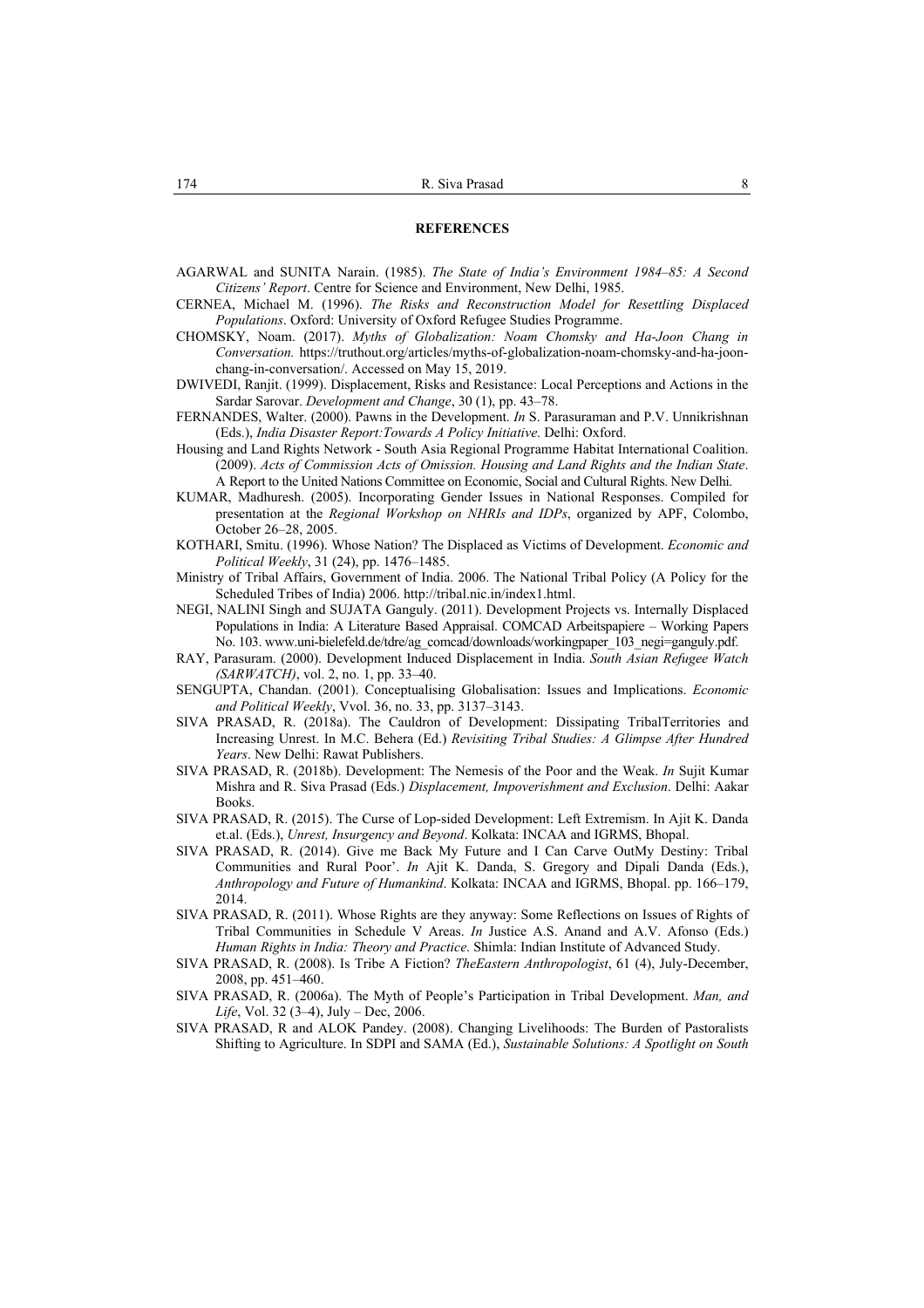*Asian Research*. Islamabad and Karachi, Pakistan: SDPI and Sama Editorial and Publishing Services.

- SIVA PRASAD, R. and K. ESWARAPPA. (2006). Tribal Livelihoods in a Limbo: Changing Tribe-Nature Relationships in South Asia. *In* SDPI (Ed.) *At the Crossroads: Research, Policy and Development in a Globalized World*. Karachi: SAMA Publications.
- SIVA PRASAD, R. (2005). Customary Mode of Dispute Resolution in Schedule V Areas. In S. K. Singh (ed), *Self Governance for Tribals*, MoRD-UNDP sub-programme on Peoples' Empowerment through Panchayati Raj Institutions in Scheduled V Areas and studies on Laws affecting the poor, *Vol-IIDispute Resolution, Tribal Customs and Forest Laws*, Hyderabad: National Institute of Rural Development (NIRD), pp 43–180.
- SIVA PRASAD, R. (2001). Changing frontiers and Resource Depletion in South Asia. *In* Sudhir Jacob George (ed.). *Intra and Inter State Conflicts in South Asia*. New Delhi: South Asian Publishers.
- THAKUR, B. K. (2014). Development, Land Acquisition and Displacement in Jharkhand. *Journal of Economic & Social Development*, Vol. X (2), December 2014, pp. 124–130.

| <b>State Name</b>        | Total job cards (ST) |
|--------------------------|----------------------|
| ANDAMAN AND NICOBAR      | 705                  |
| <b>ANDHRA PRADESH</b>    | 1362522              |
| ARUNACHAL PRADESH        | 160181               |
| ASSAM                    | 1257748              |
| <b>BIHAR</b>             | 272763               |
| <b>CHHATTISGARH</b>      | 1422993              |
| DADRA & NAGAR HAVELI     | 0                    |
| DAMAN & DIU              | 0                    |
| GOA                      | 7236                 |
| <b>GUJARAT</b>           | 1339955              |
| <b>HARYANA</b>           | 0                    |
| HIMACHAL PRADESH         | 79547                |
| <b>JAMMU AND KASHMIR</b> | 214059               |
| JHARKHAND                | 1470747              |
| KARNATAKA                | 450319               |
| <b>KERALA</b>            | 93122                |
| <b>LAKSHADWEEP</b>       | $\theta$             |
| <b>MADHYA PRADESH</b>    | 2854138              |
| MAHARASHTRA              | 969025               |
| <b>MANIPUR</b>           | 236676               |
| MEGHALAYA                | 376125               |

MGNREGA. Total Job Cards for the Scheduled Tribes